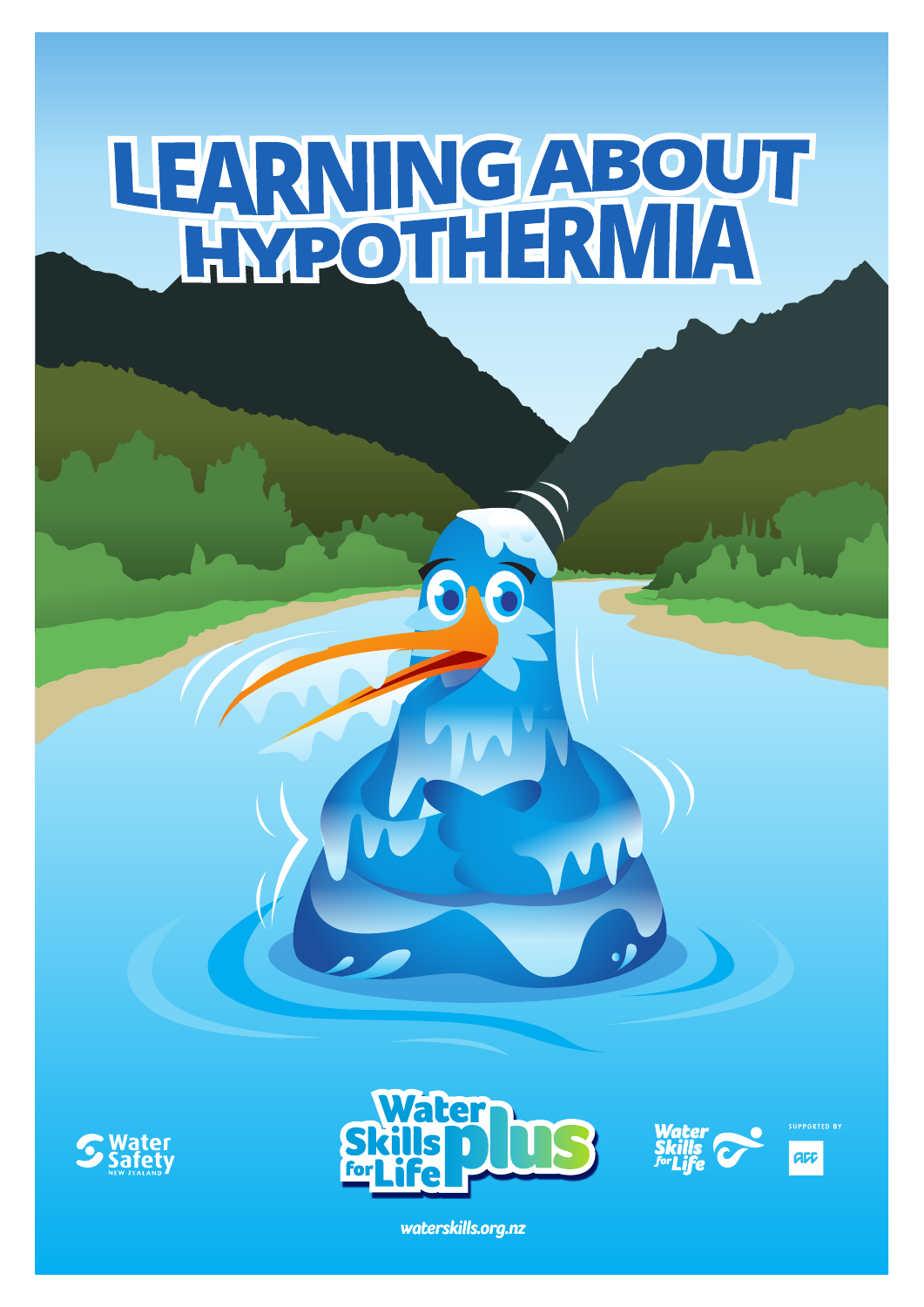# **HYPOTHERMIA**

#### **DESCRIPTION**

**The effect of cold water around the body is an important part of water safety knowledge. This module looks at the different stages of hypothermia on the body, who is most at risk, how to reduce the effects on the body as well as what steps to take when you recognise the signs that someone is suffering symptoms associated with hypothermia.** 

#### **ACHIEVEMENT OBJECTIVES**

#### **Personal Health and Physical Development**

**Safety and Risk Management:** Students will identify risk and their causes and describe safe practice to manage these.

#### **Movement Concepts and Motor Skills**

**Science and Technology:** Students will participate in and describe how their body responds to regular and vigorous physical activity in a range of environments. ie Hypothermia.

#### **Healthy Communities and Environment**

**Rights, responsibilities, and law:** Students will research and describe current health and safety guidelines and practices in their school and take action to enhance their effectiveness. (ie water safety rules, how to recognise a rip or hypothermia).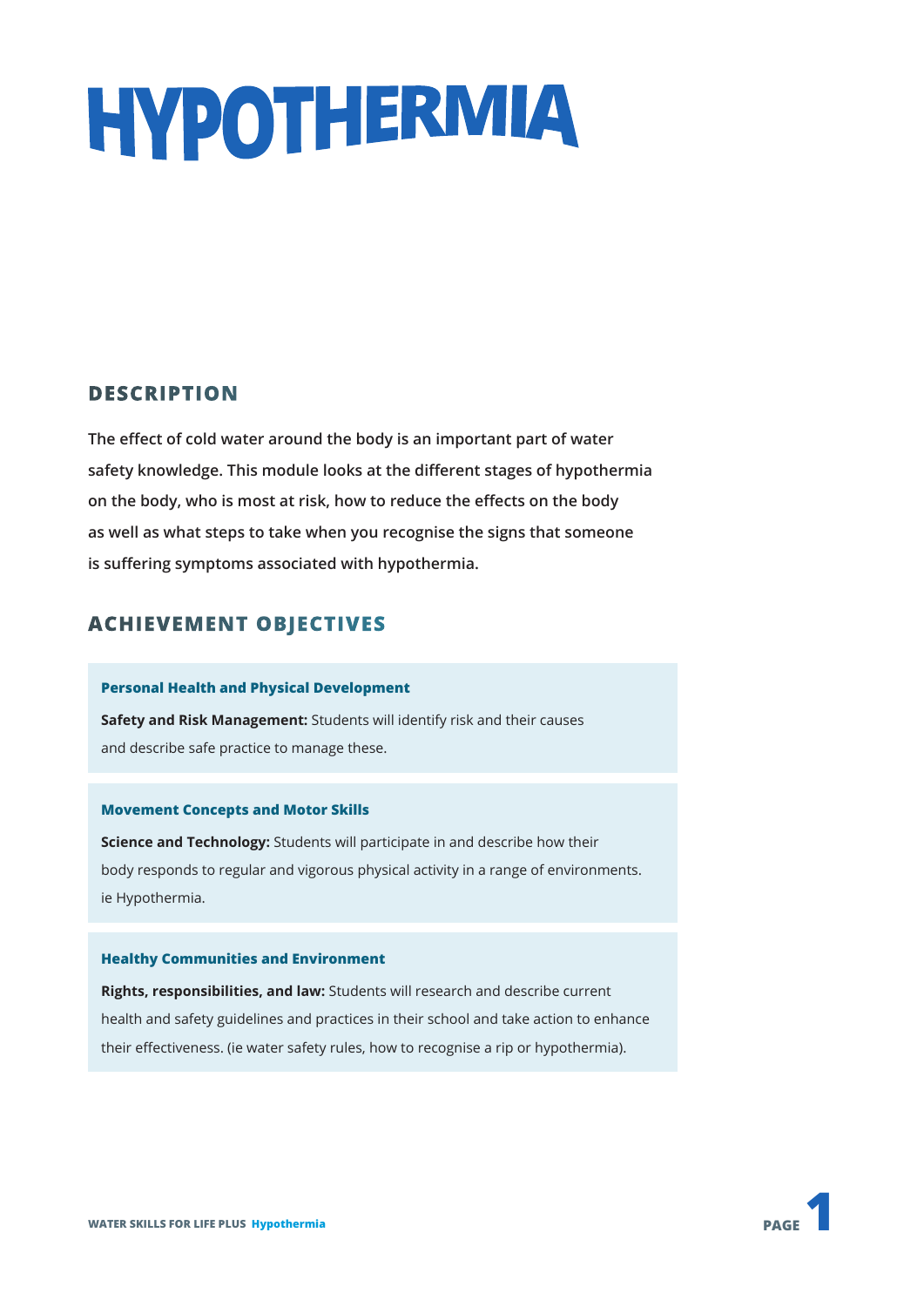#### **LEARNING INTENTIONS**

#### **The student is learning**

- What hypothermia is, and how to recognise the signs and symptoms
- How to treat hypothermia
- To recognise when someone or themselves are in trouble in, on or around water

#### **KEY COMPETENCIES**

#### **Participating and Contributing**

• Gaining understanding, being actively involved, and contributing within a group

#### **Managing Self**

- Take responsibility for own learning
- Manage time effectively to complete inquiry learning process

#### **Thinking**

- Recognise when someone or themselves are in trouble in, on or around the water
- Know how to recognise hypothermia and how to treat it

#### **Using language, text and symbols**

• Create either a report, poster, powerpoint on how to recognise and treat hypothermia

#### **Relating to others**

- Ask questions and seek help when needed with teacher and peer
- Recognise when someone or themselves are in trouble in, on or around the water

#### **RESOURCES**

- Internet
- Resources to present learning to class ie: poster paper, felts, pens, powerpoint etc (this will vary according to how the student wishes to present their answers)

#### **ASSESSMENT ACTIVITIES**

• Presentation to the class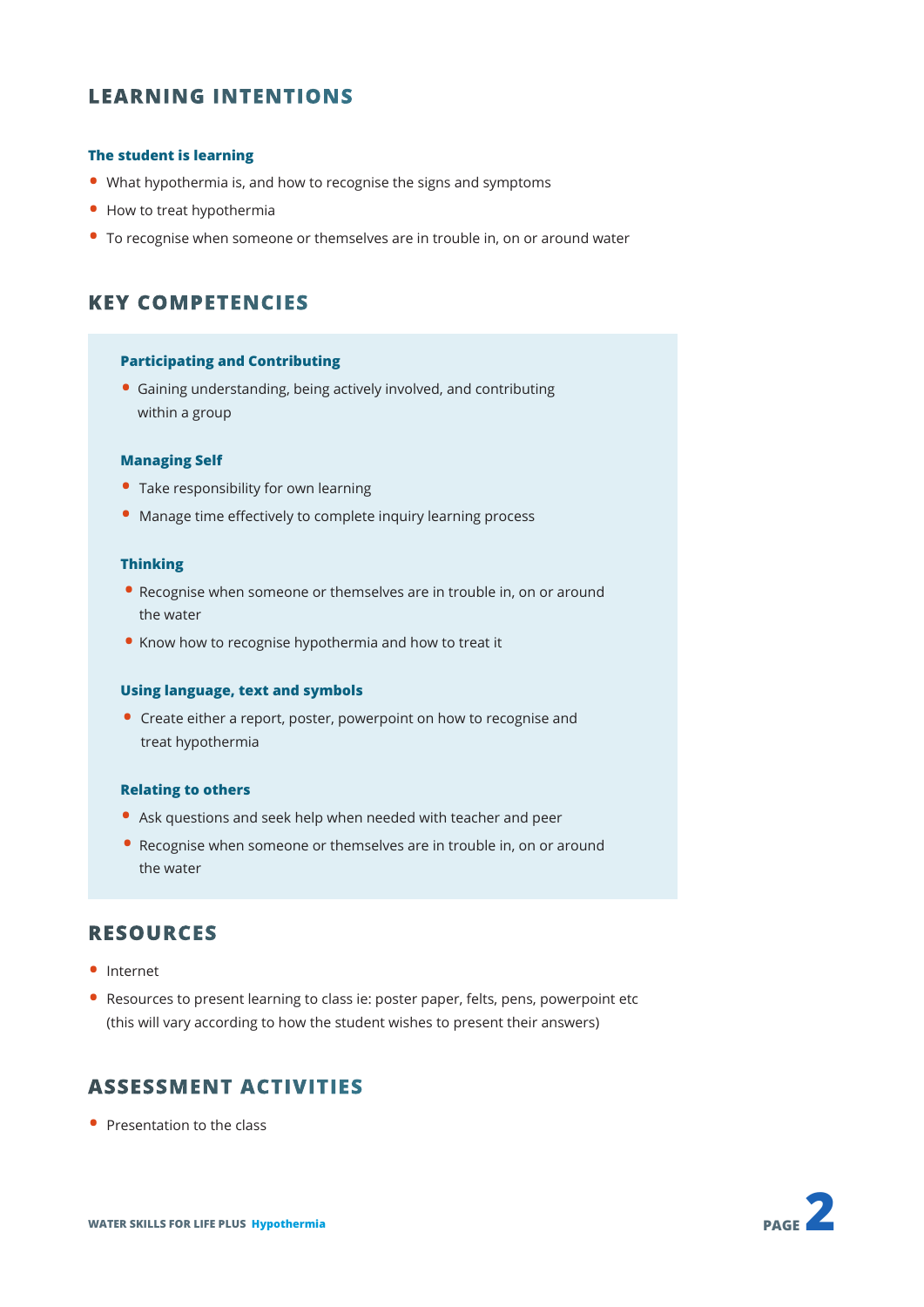## **Inquiry Question**

What is hypothermia, what are the signs and symptoms and how do we treat it?

**Students write** a list of questions that might help them to answer the inquiry question.

**Students answer** the following questions:

- What do I know about Hypothermia?
- How do I know this?
- What experiences do I have with Hypothermia?
- What do I want to know?
- What ideas am I interested in?
- How can I prevent the onset of Hypothermia?
- How do wetsuits work to prevent the onset of Hypothermia?

### **About cold water**

Our lakes, seas and rivers are often very cold.

New Zealand water temperatures range from around 8°C – 16°C in winter, to about 14°C – 20°C in summer. This can be a lot colder than air temperature and very much colder than your local council swimming pool which usually feels like being in a bath!

When people are swimming in cold water in the sea, river or lake, it can make them feel tired. And if people accidentally fall into water off a boat, jetty or rocks, not only do they get tired in the water, but they may panic too, so it can make it harder for them to get back to shore safely.

When people are in cold water for even a short period of time, they can start feeling ill. This is called hypothermia.



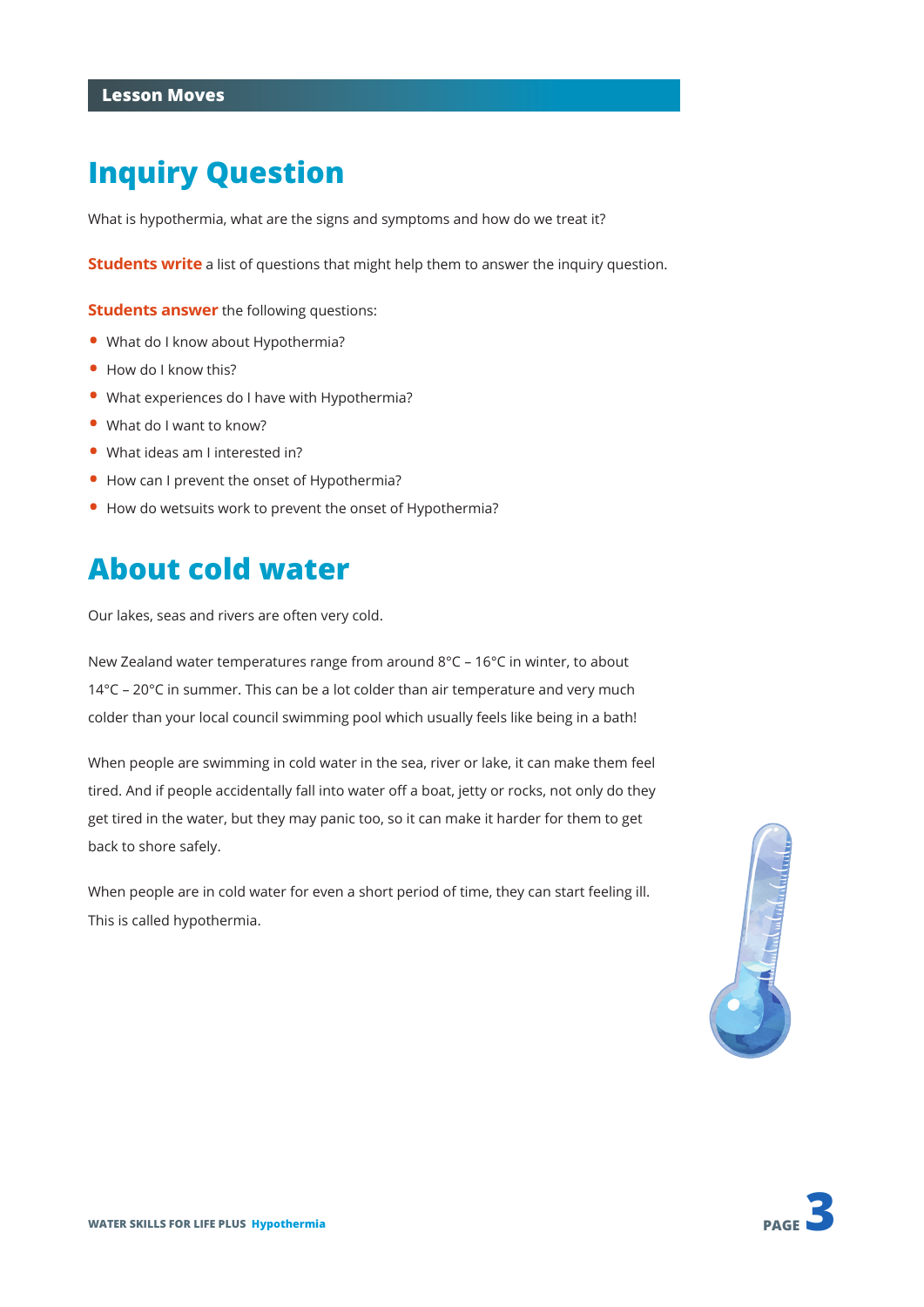#### **Cold Water Survival**

• If you are going into cold water, it is really important that you know how to tread water, float, scull and move through the water so you can get back to shore quicky before you start feeling tired.

In Water Skills for Life you learn these water survival skills as well as the HELP position (where in a lifejacket you bring your knees up to your chest and wrap your arms around your knees, to help keep your body warm).

- Learn what it feels like to be in cold water when you're in the shower at home. Turn down the hot water and stand in a cold shower for 2 to 3 minutes. This will get you used to being in cold water.
- Always wear a lifejacket when you are on a boat. If you accidently fall in the water, you will be able to float and this will help you preserve your energy when you get tired.
- If you are going boating, always wear clothing that will keep you warm and help give you protection like a rash shirt or long sleeve thermals.

#### **If you fall in cold water, follow the 1-10-1 guide**

**1**minute to control your breathing – float, keep calm and don't panic. Try not to breath fast (hyperventilate)

**10**minutes to self-rescue, plan how you will get out of the water and start moving to land. If you can't self-rescue, stay where you are and wait for help.

**1**hour to make it out of the water and into dry clothes before hypothermia sets in.

If you are wearing a lifejacket: can you make the distance you need to in 45 minutes? Be careful not to overestimate your ability and underestimate the risk. It is risky to leave your boat / position unless there is no likely chance of rescue within an hour and you feel you are close to the shore and/or safety.

If you start to swim, swim with your head out of water at an even and sustainable pace. When your decision is made, stick to it.

Exit the water as soon as possible.

#### **If you are not wearing a lifejacket**

- If you are not wearing a lifejacket, you will find it difficult to stay afloat after 10 minutes and other important life-saving/survival activities will become difficult
- If you are not wearing a lifejacket, stay with your boat!